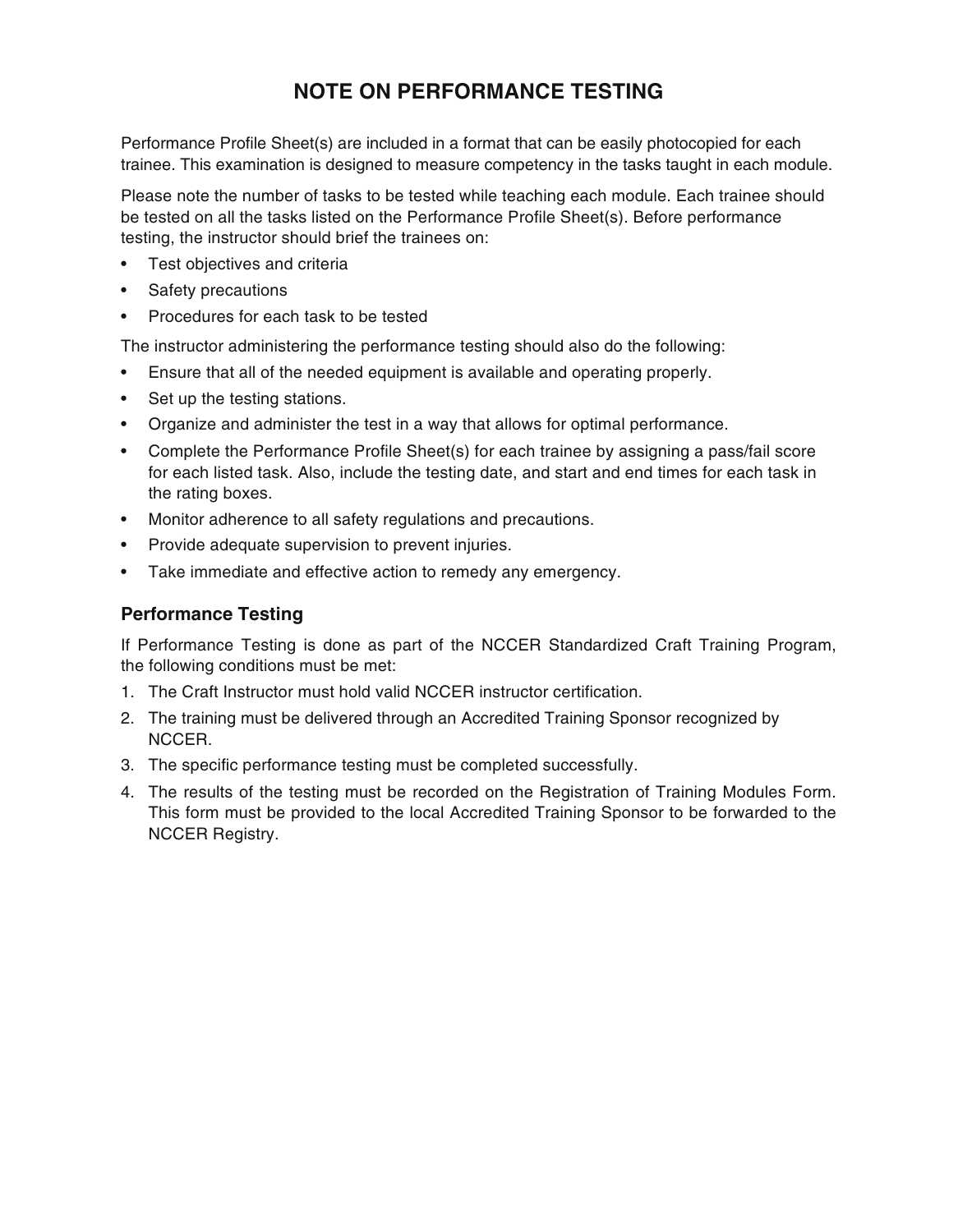| Craft:                           | <b>Welding Level 2</b>                                                                     |                                                                                                                                                                                                     |  |
|----------------------------------|--------------------------------------------------------------------------------------------|-----------------------------------------------------------------------------------------------------------------------------------------------------------------------------------------------------|--|
| <b>Module:</b>                   | Module One, 29201                                                                          |                                                                                                                                                                                                     |  |
| <b>Module Title:</b>             | <b>Welding Symbols</b>                                                                     |                                                                                                                                                                                                     |  |
| <b>TRAINEE NAME:</b>             |                                                                                            |                                                                                                                                                                                                     |  |
| <b>TRAINING PROGRAM SPONSOR:</b> |                                                                                            |                                                                                                                                                                                                     |  |
|                                  |                                                                                            |                                                                                                                                                                                                     |  |
| INSTRUCTOR:                      |                                                                                            |                                                                                                                                                                                                     |  |
| <b>Rating Levels:</b>            | (1) Passed: performed task<br>Also, list the date for testing for each task was completed. | (2) Failed: did not perform task                                                                                                                                                                    |  |
| <b>Recognition:</b>              |                                                                                            | When testing for the NCCER Training Program, be sure to record Performance testing results on<br>the Registration of Modules Training form, and submit the results to the Training Program Sponsor. |  |

| <b>OBJECTIVE</b> | <b>TASK</b>                                                                      | <b>RATING</b> | <b>DATE</b> | <b>START</b><br><b>TIME</b> | <b>END TIME</b> |
|------------------|----------------------------------------------------------------------------------|---------------|-------------|-----------------------------|-----------------|
| 1d               | Identify and interpret welding<br>symbols on an instructor-provided<br>Idrawing. |               |             |                             |                 |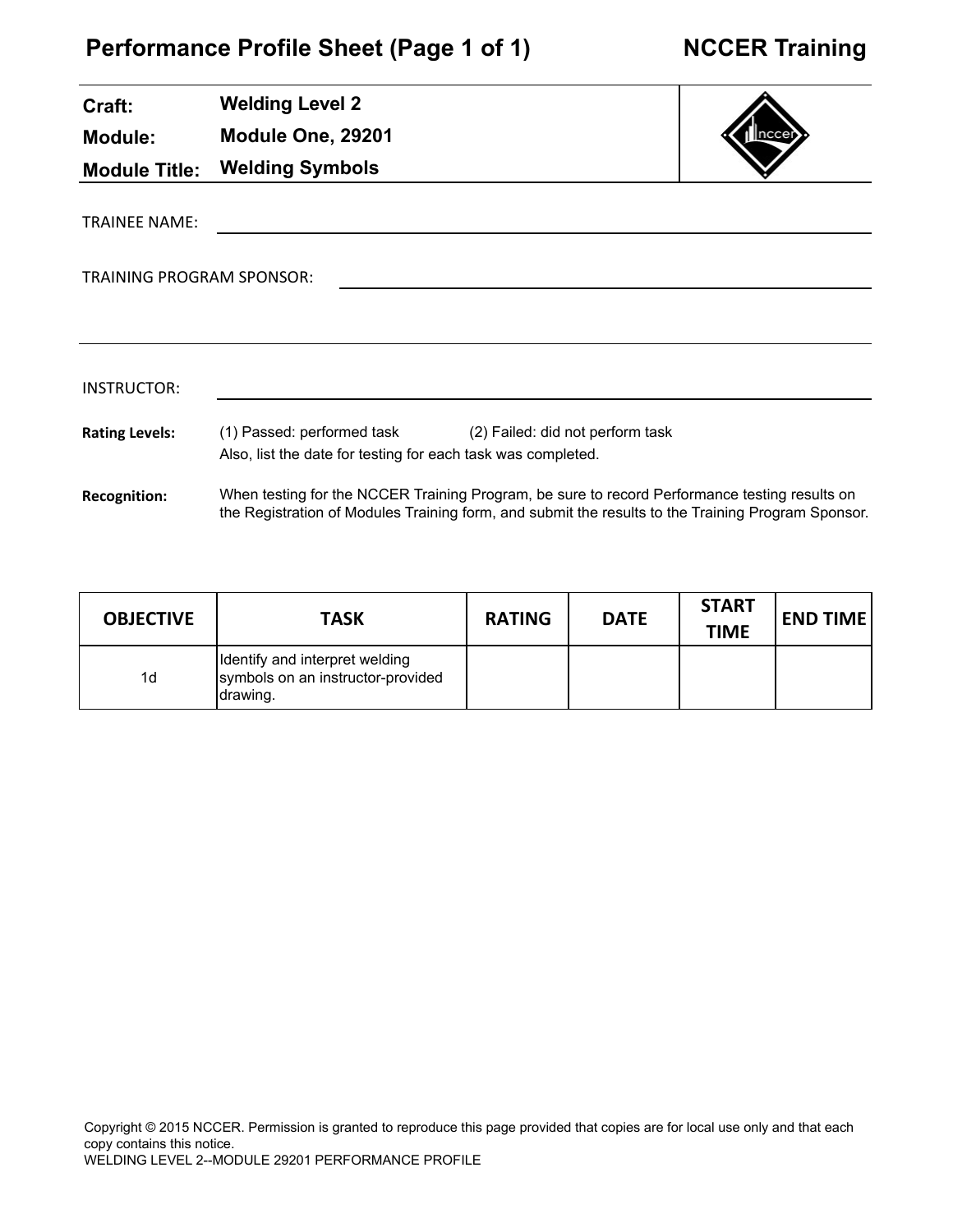J.

| Craft:                           | <b>Welding Level 2</b>                                                                                                                                                                              |  |
|----------------------------------|-----------------------------------------------------------------------------------------------------------------------------------------------------------------------------------------------------|--|
| <b>Module:</b>                   | Module Two, 29202                                                                                                                                                                                   |  |
| <b>Module Title:</b>             | <b>Reading Welding Detail Drawings</b>                                                                                                                                                              |  |
| <b>TRAINEE NAME:</b>             |                                                                                                                                                                                                     |  |
| <b>TRAINING PROGRAM SPONSOR:</b> |                                                                                                                                                                                                     |  |
|                                  |                                                                                                                                                                                                     |  |
|                                  |                                                                                                                                                                                                     |  |
| INSTRUCTOR:                      |                                                                                                                                                                                                     |  |
| <b>Rating Levels:</b>            | (1) Passed: performed task (2) Failed: did not perform task<br>Also, list the date for testing for each task was completed.                                                                         |  |
| <b>Recognition:</b>              | When testing for the NCCER Training Program, be sure to record Performance testing results on<br>the Registration of Modules Training form, and submit the results to the Training Program Sponsor. |  |

| <b>OBJECTIVE</b> | <b>TASK</b>                                                                              | <b>RATING</b> | <b>DATE</b> | <b>START</b><br><b>TIME</b> | <b>END TIME</b> |
|------------------|------------------------------------------------------------------------------------------|---------------|-------------|-----------------------------|-----------------|
| 1b.2b            | Draw or sketch a welding drawing<br>based on an instructor-provided<br>limage or object. |               |             |                             |                 |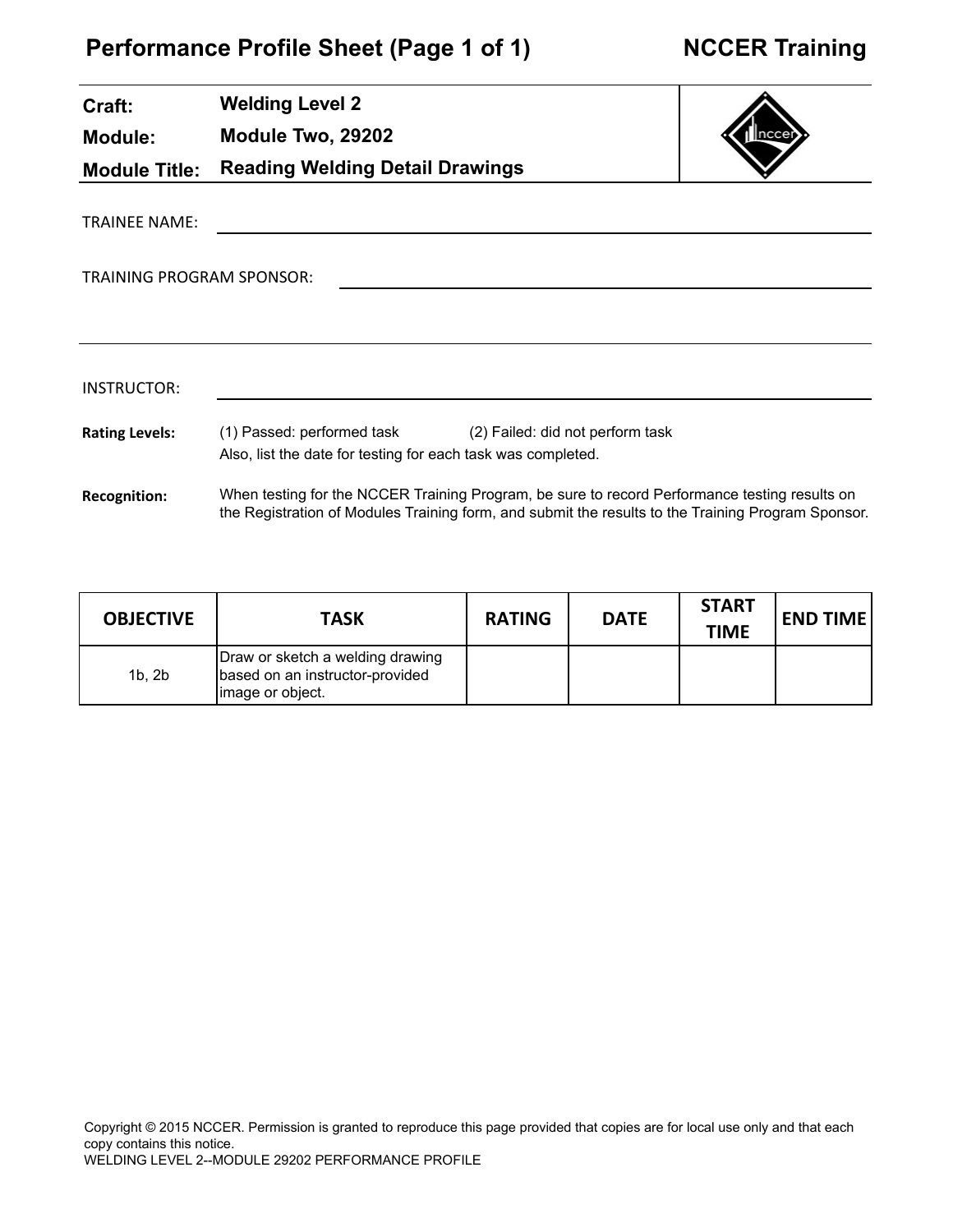**Module 29203 has no Performance Profile Sheet; no performance testing is required for this module.**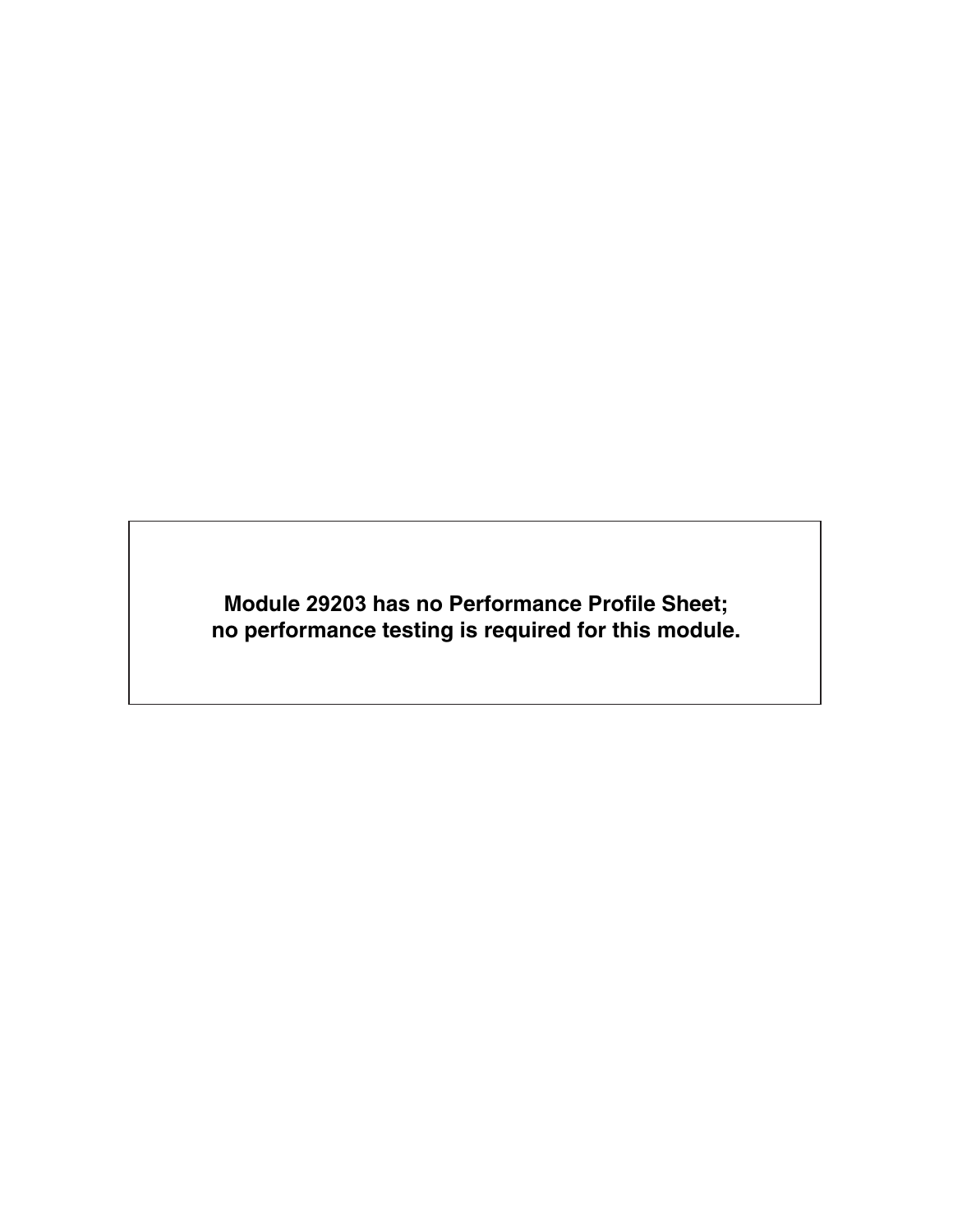# **Performance Profile Sheet (Page 1 of 1)**

| <b>NCCER Training</b> |  |
|-----------------------|--|
|-----------------------|--|

| Craft:                           | <b>Welding Level 2</b>                                                                                                      |  |
|----------------------------------|-----------------------------------------------------------------------------------------------------------------------------|--|
| Module:                          | Module Four, 29204                                                                                                          |  |
| <b>Module Title:</b>             | <b>Preheating and Postheating of Metals</b>                                                                                 |  |
| <b>TRAINEE NAME:</b>             |                                                                                                                             |  |
| <b>TRAINING PROGRAM SPONSOR:</b> |                                                                                                                             |  |
|                                  |                                                                                                                             |  |
| INSTRUCTOR:                      |                                                                                                                             |  |
| <b>Rating Levels:</b>            | (1) Passed: performed task (2) Failed: did not perform task<br>Also, list the date for testing for each task was completed. |  |
| <b>Recognition:</b>              | When testing for the NCCER Training Program, be sure to record Performance testing results on                               |  |

| <b>OBJECTIVE</b> | <b>TASK</b>                                                                                           | <b>RATING</b> | <b>DATE</b> | <b>START</b><br><b>TIME</b> | <b>END TIME</b> |
|------------------|-------------------------------------------------------------------------------------------------------|---------------|-------------|-----------------------------|-----------------|
| 2 <sub>b</sub>   | [Preheat base metal to 350°F (177°C)]<br>and verify preheat using a<br>temperature-indicating device. |               |             |                             |                 |

the Registration of Modules Training form, and submit the results to the Training Program Sponsor.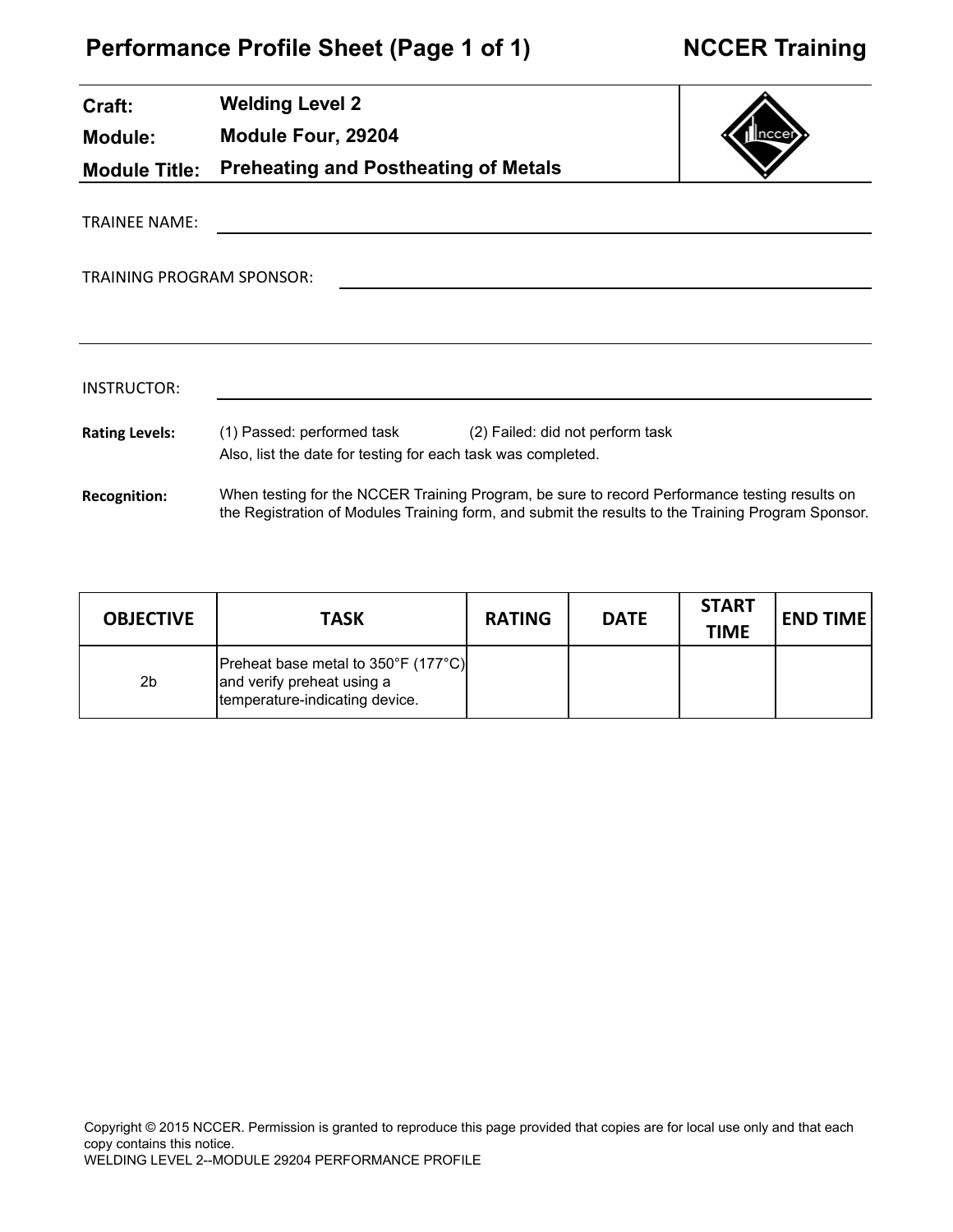| Craft:                    | <b>Welding Level 2</b>                                                                                                         |        |
|---------------------------|--------------------------------------------------------------------------------------------------------------------------------|--------|
| Module:                   | Module Five, 29205                                                                                                             | Inccer |
| <b>Module Title:</b>      | <b>GMAW and FCAW - Equipment and Filler Metals</b>                                                                             |        |
| TRAINEE NAME:             |                                                                                                                                |        |
| TRAINING PROGRAM SPONSOR: |                                                                                                                                |        |
|                           |                                                                                                                                |        |
| INSTRUCTOR:               |                                                                                                                                |        |
| <b>Rating Levels:</b>     | (1) Passed: performed task<br>(2) Failed: did not perform task<br>Also, list the date for testing for each task was completed. |        |
| <b>Recognition:</b>       | When testing for the NCCER Training Program, be sure to record Performance testing results on                                  |        |

| <b>OBJECTIVE</b> | <b>TASK</b>                                                                               | <b>RATING</b> | <b>DATE</b> | <b>START</b><br><b>TIME</b> | <b>END TIME</b> |
|------------------|-------------------------------------------------------------------------------------------|---------------|-------------|-----------------------------|-----------------|
| 1a, 2g, 3b       | Set up GMAW and FCAW equipment<br>with appropriate shielding gases and<br>Ifiller metals. |               |             |                             |                 |

the Registration of Modules Training form, and submit the results to the Training Program Sponsor.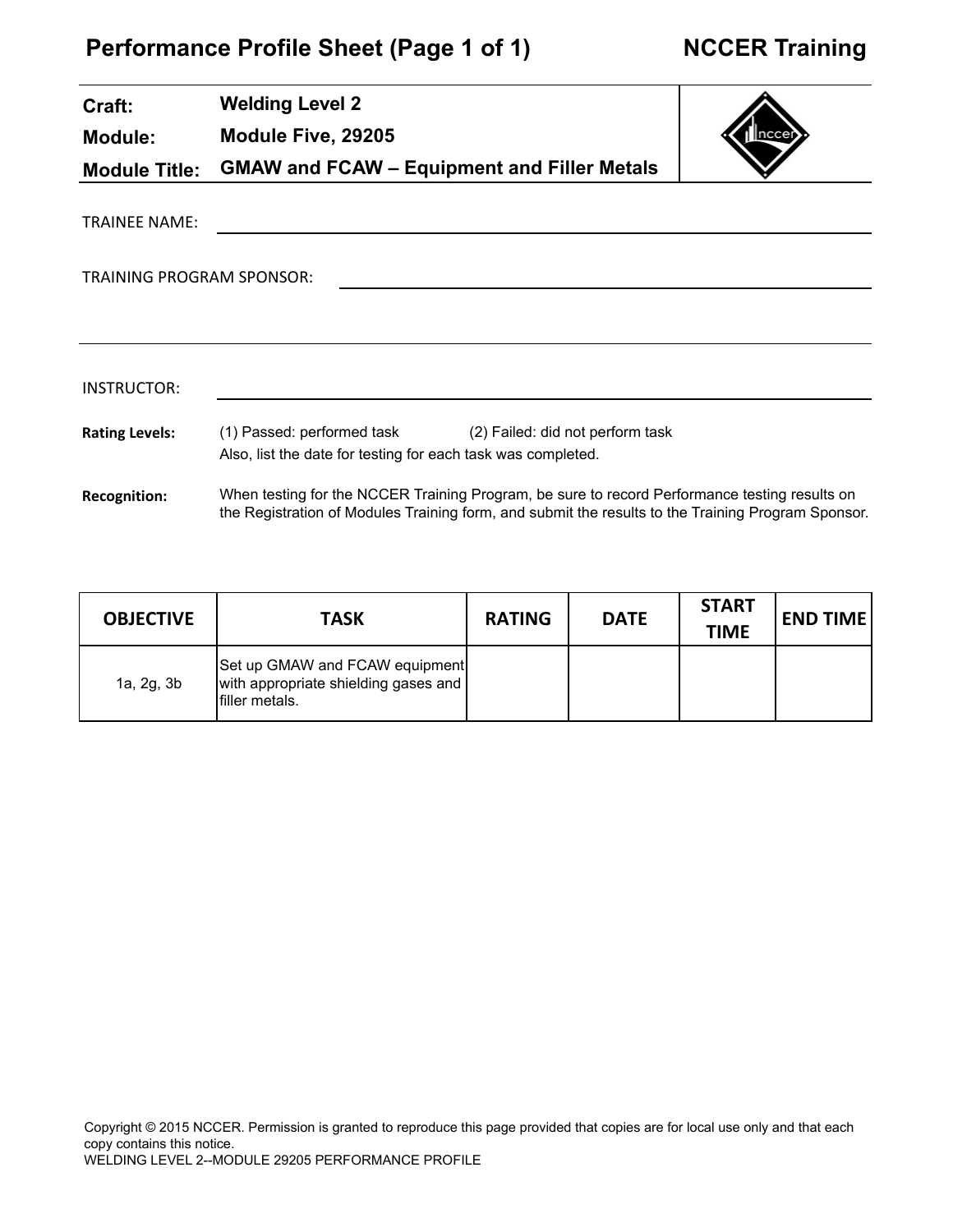| Craft:                    | <b>Welding Level 2</b>                                       |                                                                                               |  |
|---------------------------|--------------------------------------------------------------|-----------------------------------------------------------------------------------------------|--|
| Module:                   | Module Six, 29209                                            |                                                                                               |  |
| <b>Module Title:</b>      | <b>GMAW - Plate</b>                                          |                                                                                               |  |
| <b>TRAINEE NAME:</b>      |                                                              |                                                                                               |  |
| TRAINING PROGRAM SPONSOR: |                                                              |                                                                                               |  |
|                           |                                                              |                                                                                               |  |
| INSTRUCTOR:               |                                                              |                                                                                               |  |
| <b>Rating Levels:</b>     | Also, list the date for testing for each task was completed. | (1) Passed: performed task (2) Failed: did not perform task                                   |  |
| <b>Recognition:</b>       |                                                              | When testing for the NCCER Training Program, be sure to record Performance testing results on |  |

the Registration of Modules Training form, and submit the results to the Training Program Sponsor.

| <b>OBJECTIVE</b> | <b>TASK</b>                                                                                                                                                                                              | <b>RATING</b> | <b>DATE</b> | <b>START</b><br><b>TIME</b> | <b>END TIME</b> |
|------------------|----------------------------------------------------------------------------------------------------------------------------------------------------------------------------------------------------------|---------------|-------------|-----------------------------|-----------------|
| 1c, 2b, 3b       | Make multiple-pass GMAW-S (short-<br>circuit) fillet welds on carbon steel<br>plate coupons in all four 1F through<br>4F positions, using solid or<br>composite electrode.                               |               |             |                             |                 |
| 1c, 2b, 3b       | Make multiple-pass GMAW-S (short-<br>circuit) V-groove welds on carbon<br>steel plate coupons in all four 1G<br>through 4G positions, with or without<br>backing, using solid or composite<br>electrode. |               |             |                             |                 |
| 1c, 2b, 3b       | Make multiple-pass GMAW spray-<br>Itransfer fillet welds on carbon steel<br>plate coupons in both the 1F and 2F<br>positions, using solid or composite<br>electrode.                                     |               |             |                             |                 |
| 1c, 2b, 3b       | Make multiple-pass GMAW spray-<br>transfer V-groove welds on carbon<br>steel plate coupons in the 1G<br>position, with backing, using solid or<br>composite electrode.                                   |               |             |                             |                 |

Copyright © 2015 NCCER. Permission is granted to reproduce this page provided that copies are for local use only and that each copy contains this notice.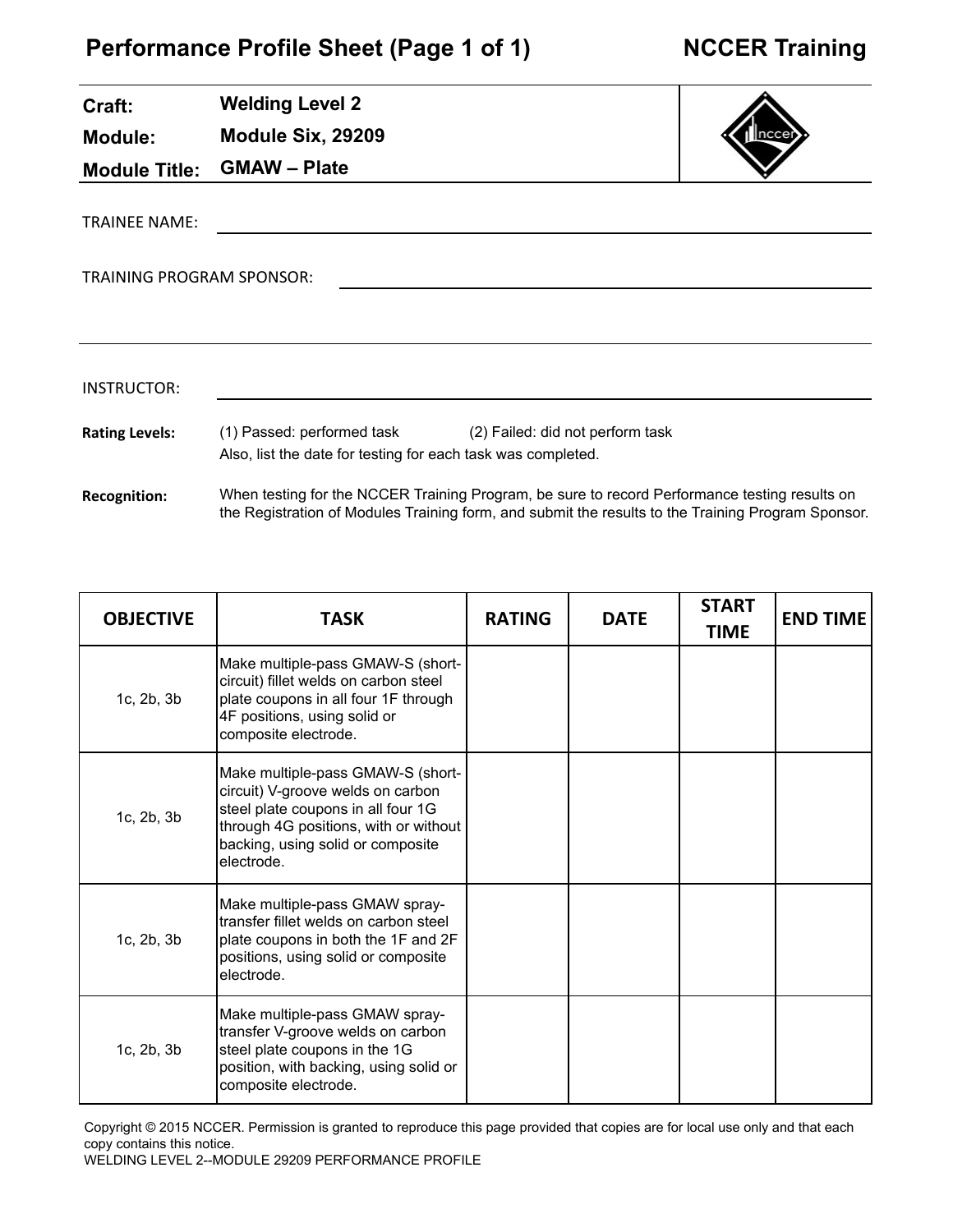L.

| Craft:                    | <b>Welding Level 2 Module</b>                                                                                               |  |
|---------------------------|-----------------------------------------------------------------------------------------------------------------------------|--|
| <b>Module:</b>            | Seven, 29210                                                                                                                |  |
|                           | Module Title: FCAW - Plate                                                                                                  |  |
| <b>TRAINEE NAME:</b>      |                                                                                                                             |  |
| TRAINING PROGRAM SPONSOR: |                                                                                                                             |  |
|                           |                                                                                                                             |  |
| <b>INSTRUCTOR:</b>        |                                                                                                                             |  |
| <b>Rating Levels:</b>     | (1) Passed: performed task (2) Failed: did not perform task<br>Also, list the date for testing for each task was completed. |  |

**Recognition:** When testing for the NCCER Training Program, be sure to record Performance testing results on the Registration of Modules Training form, and submit the results to the Training Program Sponsor.

| <b>OBJECTIVE</b>   | <b>TASK</b>                                                                                                                                                                                          | <b>RATING</b> | <b>DATE</b> | <b>START</b><br><b>TIME</b> | <b>END TIME</b> |
|--------------------|------------------------------------------------------------------------------------------------------------------------------------------------------------------------------------------------------|---------------|-------------|-----------------------------|-----------------|
| 1c, 2b, 3b         | Make multiple-pass FCAW-G/GM<br>(gas-shielded) and/or FCAW-S (self-<br>shielded) fillet welds on carbon steel<br>plate coupons in all four 1F through<br>4F positions.                               |               |             |                             |                 |
| $1c$ , $2b$ , $3b$ | Make multiple-pass FCAW-G/GM<br>(gas-shielded) and/or FCAW-S (self-<br>shielded) V-groove welds on carbon<br>steel plate coupons in all four 1G<br>through 4G positions, with or without<br>backing. |               |             |                             |                 |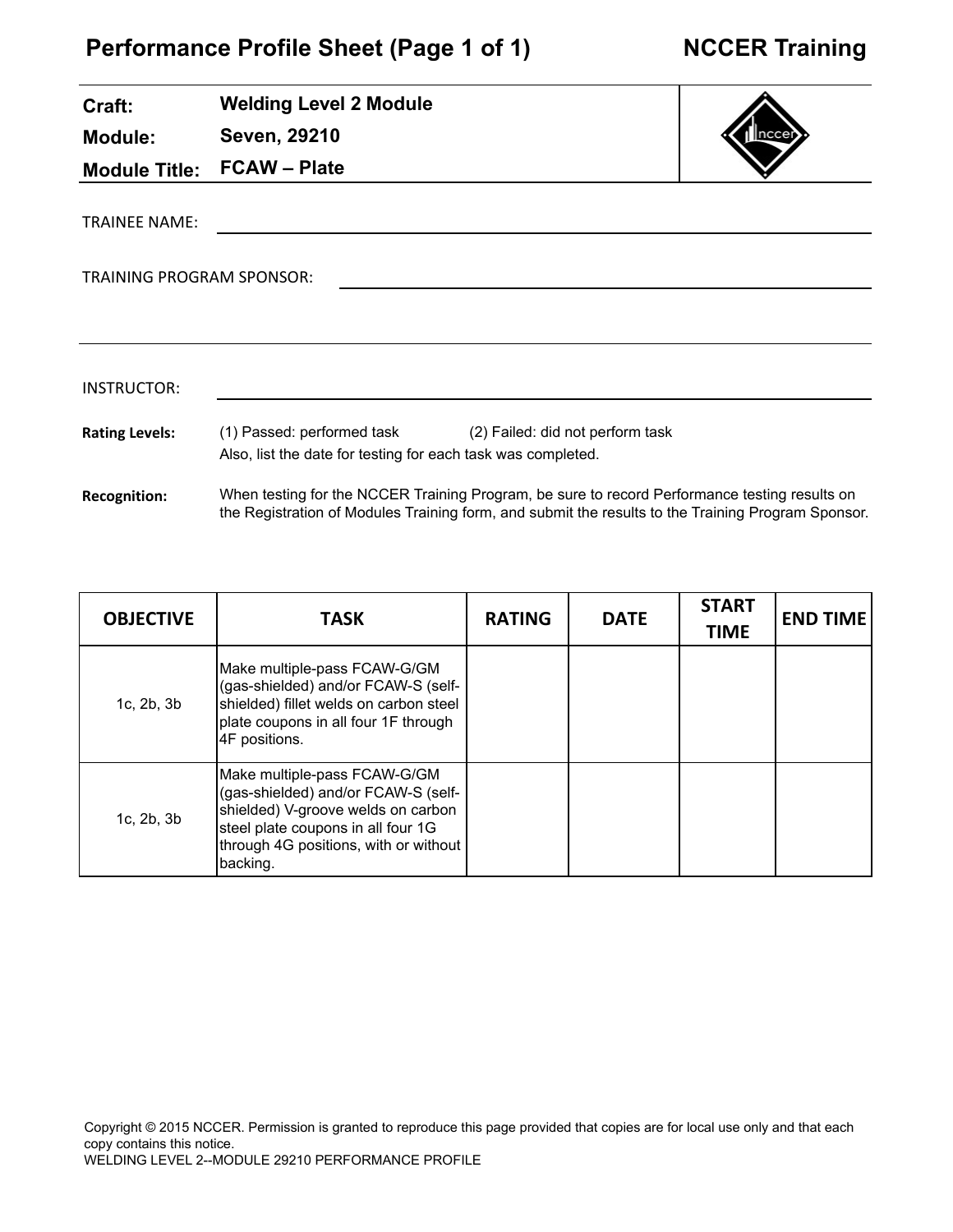# **Performance Profile Sheet (Page 1 of 1)**

| Craft:                           | <b>Welding Level 2</b>                                       |                                                                                                                                                                                                     |  |
|----------------------------------|--------------------------------------------------------------|-----------------------------------------------------------------------------------------------------------------------------------------------------------------------------------------------------|--|
| <b>Module:</b>                   | Module Eight, 29207                                          |                                                                                                                                                                                                     |  |
| <b>Module Title:</b>             | <b>GTAW - Equipment and Filler Metals</b>                    |                                                                                                                                                                                                     |  |
| <b>TRAINEE NAME:</b>             |                                                              |                                                                                                                                                                                                     |  |
| <b>TRAINING PROGRAM SPONSOR:</b> |                                                              |                                                                                                                                                                                                     |  |
|                                  |                                                              |                                                                                                                                                                                                     |  |
| INSTRUCTOR:                      |                                                              |                                                                                                                                                                                                     |  |
| <b>Rating Levels:</b>            | Also, list the date for testing for each task was completed. | (1) Passed: performed task (2) Failed: did not perform task                                                                                                                                         |  |
| <b>Recognition:</b>              |                                                              | When testing for the NCCER Training Program, be sure to record Performance testing results on<br>the Registration of Modules Training form, and submit the results to the Training Program Sponsor. |  |

| <b>OBJECTIVE</b> | <b>TASK</b>                                         | <b>RATING</b> | <b>DATE</b> | <b>START</b><br><b>TIME</b> | <b>END TIME</b> |
|------------------|-----------------------------------------------------|---------------|-------------|-----------------------------|-----------------|
| За               | Select a GTAW shielding gas.                        |               |             |                             |                 |
| 3 <sub>c</sub>   | Select a GTAW filler metal.                         |               |             |                             |                 |
| 3b               | Connect the shielding gas and set<br>the flow rate. |               |             |                             |                 |
| 3c               | Select and prepare the tungsten<br>electrode.       |               |             |                             |                 |
| 1b, 2e           | Break down and reassemble a<br>GTAW torch.          |               |             |                             |                 |

Copyright © 2015 NCCER. Permission is granted to reproduce this page provided that copies are for local use only and that each copy contains this notice. WELDING LEVEL 2--MODULE 29207 PERFORMANCE PROFILE